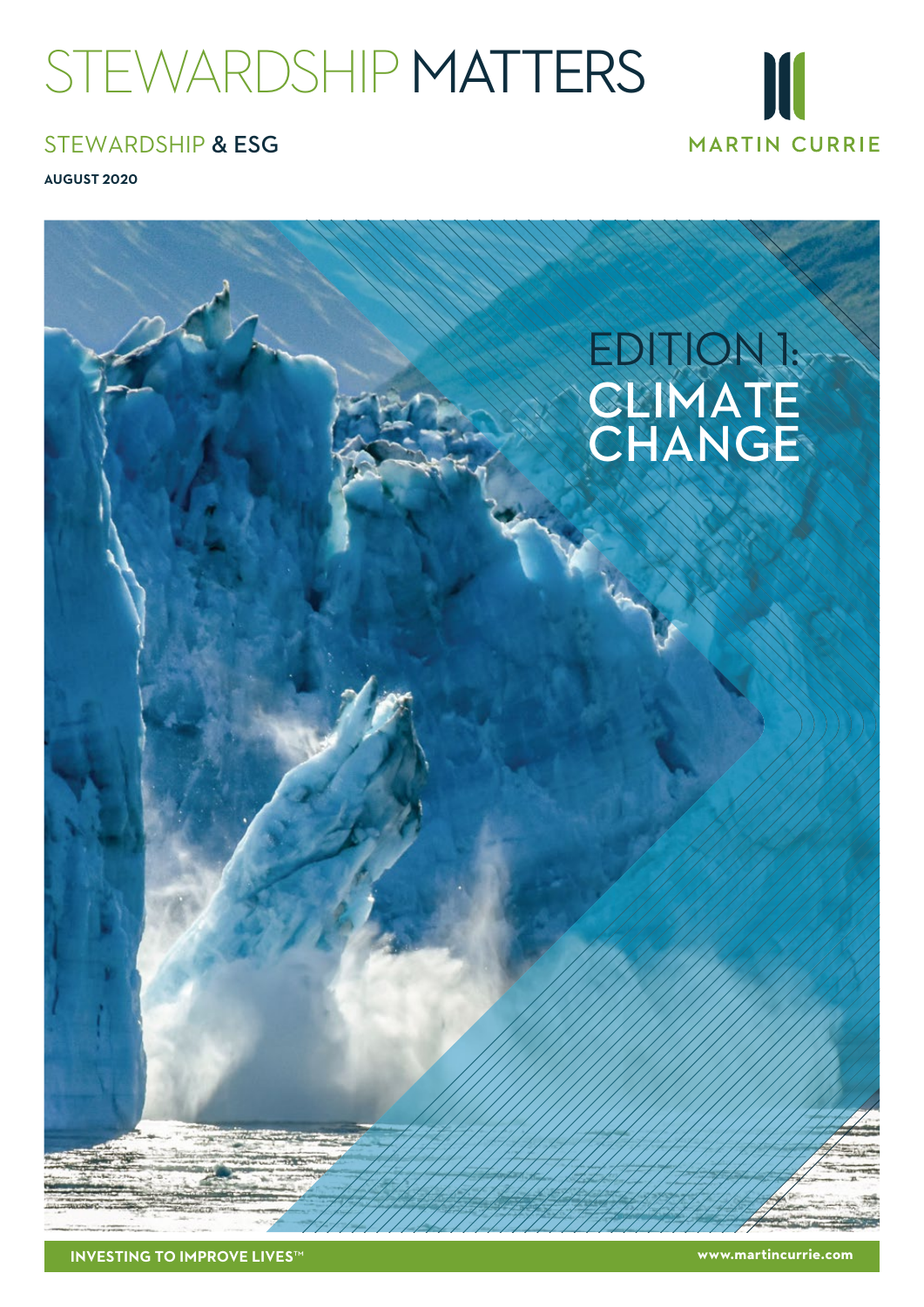## <span id="page-1-0"></span>INTRODUCTION

#### Stewardship is critically important for our global clients, and for us as investors.

It is therefore imperative that we report back to our clients on the outcomes of the stewardship and ESG activities that our investment teams in Edinburgh, Singapore and Melbourne are undertaking on their behalf.

Equally important is that we don't stand still, that we use our global investment reach to lead on ESG issues and are continually evolving our investment approach to make better informed decisions for a more sustainable future.



**Mel Bucher**

Co-Head of Global Distribution



#### **Kimon Kouryialas**

Co-Head of Global Distribution



#### **David Sheasby** Head of Stewardship and ESG

## **CONTENTS**

- 1 INTRODUCTION
- [2 FOREWORD](#page-2-0)
- [3 STEWARDSHIP IN A](#page-3-0)  POST-COVID-19 WORLD
- [4 FUTURE-PROOFING OUR](#page-4-0)  ESG TOOLKIT
- [5 EXPLORING ESG THEMES](#page-5-0)  CLIMATE CHANGE
- [8 FOCUS ON CLIMATE](#page-8-0)  CHANGE ENGAGEMENTS
- [9 PURPOSEFUL ENGAGEMENT](#page-9-0) **ACTIVITY**
- [10 ADVOCACY THROUGH](#page-10-0)  PROXY VOTING ACTIVITY
- [12 REACHING FORWARD](#page-12-0)
- [13 OUR RECENT STEWARDSHIP](#page-13-0)  AND ESG INSIGHTS



Highest possible ratings by PRI: 2016, 2017, 2018, 2019

Source: Martin Currie and PRI 2020. Latest PRI A+ ratings relate to activity for the period 1 January 2019 – 31 December 2019.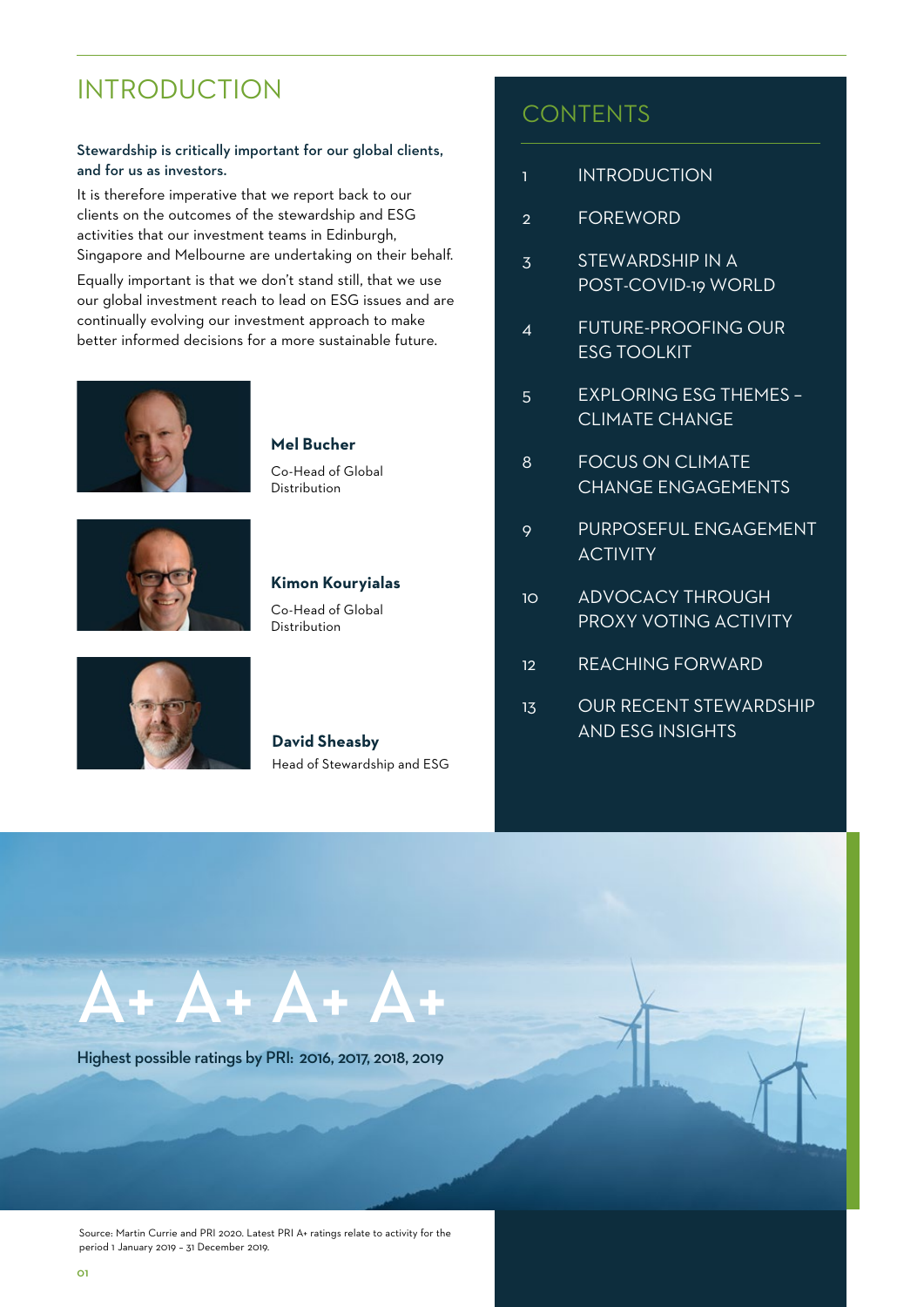## <span id="page-2-0"></span>FOREWORD



**Julian Ide** Chief Executive Officer

#### We are delighted to introduce our new update, STEWARDSHIP MATTERS, which builds on our award-winning St[ewardship Annual Report.](https://www.martincurrie.com/insights/stewardship-report-2020)

The update provides a review of Martin Currie's work over the past six months, but also our insight into future trends in the stewardship and ESG space.

The year to date has clearly been dominated by the COVID-19 crisis, and despite the challenges it has brought for investors and our clients, I am proud of our investment teams globally. They have been able to maintain their steadfast focus on stewardship and ESG, as guided by our company mission statement of 'Investing to Improve Lives'.

Despite the physical barriers imposed by the global lockdown, our investment teams have continued to develop strong ongoing relationships with investee companies, undertaking the extensive engagement and voting activities which lead to positive ESG outcomes for our clients.

The teams have also worked collaboratively to evolve our approach to ESG investing, with key recent innovations including a refinement in our ESG scoring framework, the development of a proprietary carbon sensitivity model, ongoing work to map the UN Sustainable Development Goals (SDGs) to our holdings, and finally, the launch of a new client-driven investment solution: the Martin Currie Australia Sustainable Equity strategy.

A further validation of the time and effort invested in developing our ESG capabilities is our 2019 A+ rating for Strategy and Governance, Incorporation and Active Ownership on this year's PRI scorecard - the fourth year in a row of being awarded the top rating. In each edition of STEWARDSHIP MATTERS we will also ask our investment teams around the globe to share their sector and regional insights on key ESG issues or future trends. In this edition, we have specifically focused on climate change, which our clients are telling us is the number one issue they want to hear about.

As global asset managers, we believe we have a key role to play in managing the risks and opportunities presented by climate change on behalf of our clients, and this is reflected in many of the examples in this report.

## STEWARDSHIP AND ESG HIGHLIGHTS: 1H 2020

#### ENGAGEMENTS

| <b>GOVERNANCE</b>            |                          |  |
|------------------------------|--------------------------|--|
| <b>TOP ENGAGEMENT TOPIC:</b> |                          |  |
| .30                          | <b>MARKETS COVERED</b>   |  |
| -167                         | <b>COMPANIES ENGAGED</b> |  |
| 387                          | <b>TOTAL ENGAGEMENTS</b> |  |

#### PROXY VOTING

| 33    | <b>MARKETS COVERED</b>                         |
|-------|------------------------------------------------|
| 289   | TOTAL SHARFHOLDER<br><b>MFFTINGS</b>           |
| 104   | MFFTINGS WHFRF<br>WE VOTED AGAINST             |
| 3,797 | <b>TOTAL RESOLUTIONS:</b>                      |
| 223   | RESOLUTIONS VOTED<br><b>AGAINST MANAGEMENT</b> |

TOP VOTING TOPIC AGAINST MANAGEMENT: **DIRECTOR RELATED**

> A FURTHER VALIDATION OF THE TIME AND EFFORT INVESTED IN DEVELOPING OUR CAPABILITIES IS OUR 2019 A+ RATING FOR STRATEGY AND GOVERNANCE, INCORPORATION AND ACTIVE OWNERSHIP ON THIS YEAR'S PRI SCORECARD - THE FOURTH YEAR IN A ROW OF BEING AWARDED THE TOP RATING.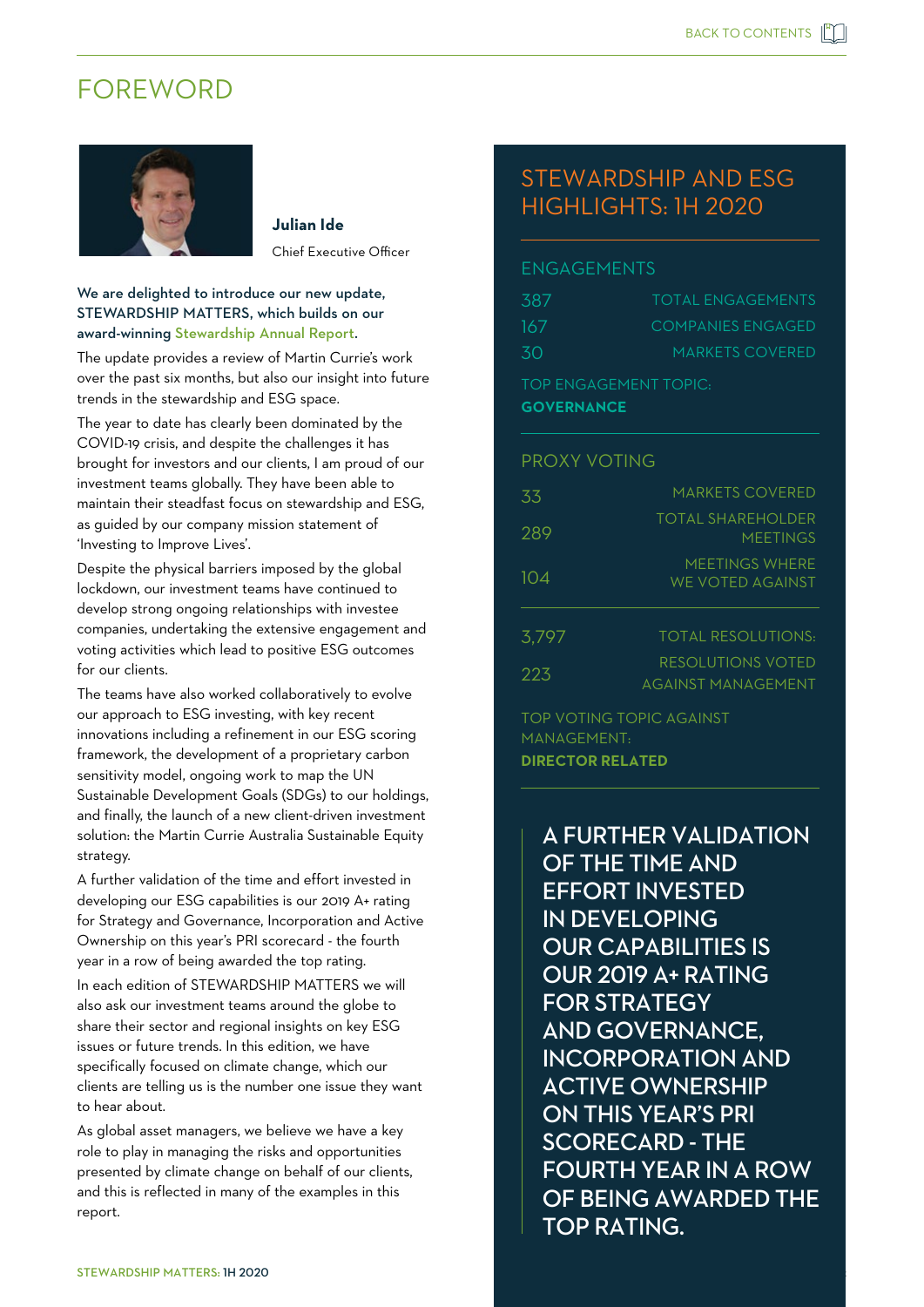## <span id="page-3-0"></span>STEWARDSHIP IN A POST-COVID-19 WORLD



**David Sheasby** Head of Stewardship and ESG

#### The COVID-19 crisis has clearly been the dominant topic on all investor's lips this year. As such, we are frequently being asked by clients if the impact of the pandemic has changed our approach to stewardship and ESG

The reality is that we have not actually needed to change or expand our engagement in response to the pandemic. This is because our sustainability and ESG-related work is already fully integrated into every stage of our investment process. While we cannot travel to meet with with investee companies and stakeholders in person, we have not stopped our intense focus on generating positive ESG outcomes from our engagement activities.

Interestingly, one thing that we are finding is that with all the social distancing and reduced travel occurring worldwide, there has been more availability and willingness from management and boards of our investee companies to engage with us on broader ESG issues than ever before. This is one aspect that has been really encouraging during the COVID-19 period and we hope it continues.

A key thing that has changed, however, is the level of intensity we are seeing from clients around their focus on ESG. The pandemic has been a catalyst for greater scrutiny from clients on the way that asset managers invest on their behalf, to ensure this meets their expectations. They are asking for more hard evidence to support the broad ESG statements managers make regarding their investment process. Investors are being more proactive than ever before and we see that continuing post the pandemic. And, although the COVID-19 pandemic has shifted the focus for our clients somewhat, we have observed that climate change has continued to be the dominant theme for them within the ESG space. More than ever, clients want to understand how we are approaching climate change in our portfolios, how we identify the risks and the potential opportunities. We are receiving an increasing number of requests for portfolio carbon footprints, scenario analysis on climate-related risks, and ESG questionnaires that include climate change questions, as well as client requests for modified portfolios which exclude high fossil fuel producing companies.

Going forward, we expect a bigger focus on decarbonization and opportunities to be part of the transition to a lower-carbon economy. Elsewhere, cyber security and data privacy are also becoming key topics as the world becomes more digitalised, especially as the working-from-home trend continues. SDGs also continue to be a key topic.

COVID-19 has also brought an increasing focus from clients on the 'social' part of the ESG spectrum. We see this particularly around the theme of how companies approach and look after their key asset – their workforce, and how they focus on human rights issues, such as modern slavery within their supply chains. This is particularly pertinent with the new modern slavery legislation coming into force in Australia this year.

As investors, we welcome this increased ESG focus from clients because stewardship for us is about partnership – how we work with our clients, how we partner with them to deliver the outcomes that they're looking for and create long-term, sustainable value for them. This not only helps us to hone our focus but continually evolve and improve our ESG approach and the toolkit available for our investment teams. We outline some of our recent enhancements on the next page.

WE HAVE OBSERVED THAT CLIMATE CHANGE HAS CONTINUED TO BE THE DOMINANT THEME FOR OUR CLIENTS WITHIN THE ESG SPACE.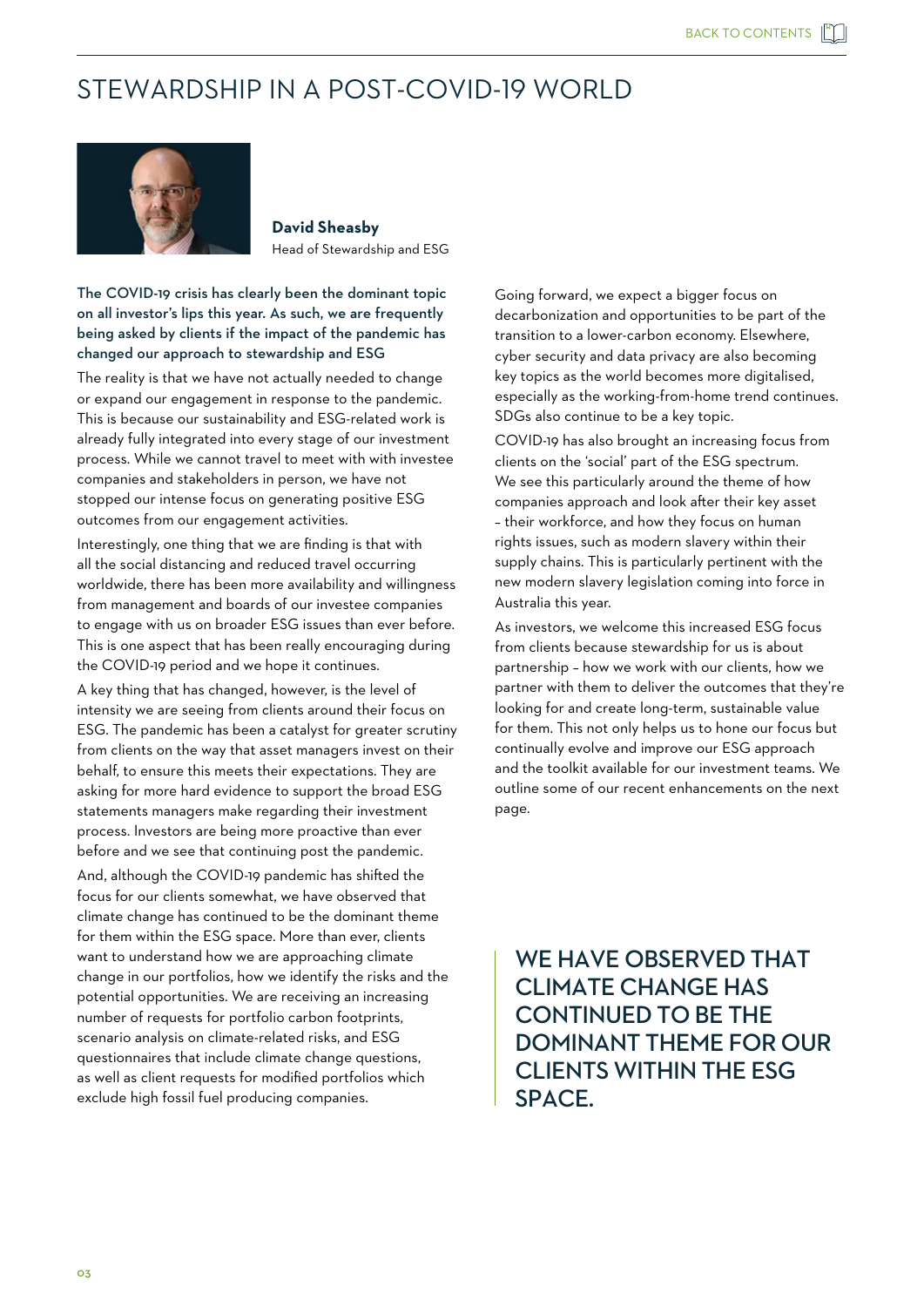## <span id="page-4-0"></span>FUTURE-PROOFING OUR ESG TOOLKIT

While we recognise the strengths that we have in our stewardship capabilities, we continue to evolve and improve our approach. Our learning culture allows us to leverage developments and innovations from across our business, helping us to further build our industry leadership in stewardship and ESG. Below we discuss some of the recent innovations by our investment teams:

### PROPRIETARY ESG SCORING

Over the past year we have been refining the analytical framework that our investment teams use to scale ESG research findings across all of our investment universes. This scoring system helps our investors to consistently measure the way companies approach ESG, to identify potential risks, to inform our engagement work with companies, guiding them towards positive change.

The rating system is now composed of two key elements and stocks are ranked 1 (lowest risk) to 5 (highest risk) across the elements:

- Governance consistently scales board quality, management quality, remuneration, capital allocation and culture;
- Sustainability helps us to form comparative assessments of the extent to which companies integrate material sustainability factors into their business models and strategies.

## PRODUCT LAUNCH: SUSTAINABLE EQUITY

As part of our evolving range of client-driven solutions, we launched the Martin Currie Australia (MCA) Sustainable Equity Strategy in May 2020.

The development of this strategy is a direct result of discussions and engagement with investors, who told us that they increasingly want to align their investments with achieving a more sustainable society, environment and economy, without forfeiting financial returns.

It builds on MCA's long-term experience in integrating ESG into its Australian Equity portfolios, and combines the MCA team's unique multi-lensed research process with portfolio construction that tilts towards companies which score highly on our proprietary sustainability assessments.

Fundamentally though, it reflects our belief that companies which focus on sustainability contribute to healthier outcomes for all stakeholders and will, in fact, prove to be more financially successful over time.

#### MAPPING THE SUSTAINABLE DEVELOPMENT GOALS

This is an extensive piece of work which we have initiated in our Global Emerging Markets team and is in the process of being rolled out across the firm.

The aim of this work has been to map company products and activities to the specific targets that underpin the 17 UN SDGs. We are looking at the extent that companies in the private sector are able to contribute solutions to some of these goals.

The results of this work will help us to develop strong ongoing relationships with investee companies on SDG-related issues. By helping to guide our investee companies towards more sustainable business practices, this then leads to long-term value for our clients.

# **SUSTAINABLE GCALS**

## CARBON VALUE-AT-RISK (CVAR)

We have been analysing climate risk in portfolios for some time and we have recently developed a proprietary Carbon Value-at-Risk tool to help us understand the sensitivity and potential impact of carbon pricing on a company's earnings and market cap. This helps us to better understand the future impact of climate and energy policy changes on companies and portfolios.

This has been developed by our team in Australia and is now being leveraged across Martin Currie.

Beyond this, future stewardship developments at Martin Currie are happening at apace. We continue to broaden our investors' toolkit, develop the ways in which we analyse and report on sustainable impacts and, of course, build and deepen client partnerships. We look forward to updating on these developments in our future editions.

The analysis of Environmental, Social and Governance (ESG) factors form an important part of the investment process and helps inform investment decisions. The strategies discussed do not necessarily target particular sustainability outcomes.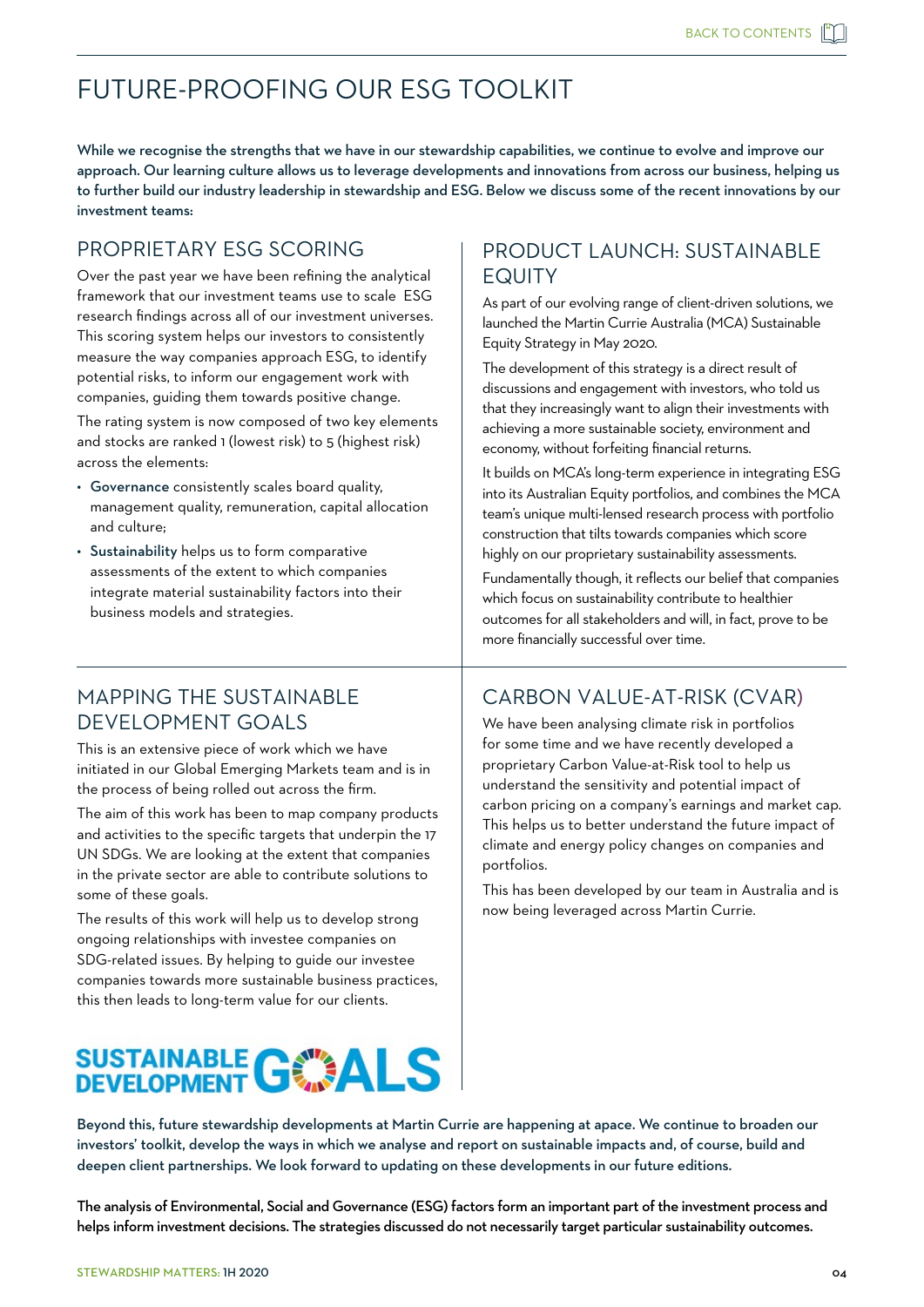## <span id="page-5-0"></span>EXPLORING ESG THEMES – CLIMATE CHANGE

Climate change can be considered a systemic and 'unhedgeable' risk, presenting major, long-term challenges to the global economy, as well as to the health and well-being of nations around the world. Unsurprisingly, it therefore continues to be the key topic that our clients are most concerned about.

While the COVID-19 pandemic has temporarily diverted policy makers' attention from dealing with the challenges of global warming, it has arguably also highlighted the need for far greater, long-term resiliency in the face of a global crisis. More than ever, clients are looking for a much deeper understanding of the risks and opportunities associated with climate change within their portfolios.

Below we have gathered some of the key insights that our investment teams around the globe have been sharing with our clients.



**Alastair Reynolds** Portfolio Manager, Global Emerging Markets

#### Decarbonisation brings risks and opportunities

I think the move to decarbonise is an inevitable response to climate change, and what we're seeing in the energy space that I follow is that renewables are already highly competitive against fossil fuel. As such, there will be increasing cost pressure within the fossil fuel sector if it is to remain competitive. We were also seeing gas prices coming down, and this is displacing coal.

In the transport sector we are witnessing real opportunities in electrification, with battery-based power displacing oil. And despite the disruption from COVID-19, we're still seeing the rollout of mainstream fully-electrified vehicles from all of the global auto brands. That's the first sign we're registering of fossil fuel being displaced in the market.

DESPITE THE DISRUPTION FROM COVID-19, WE'RE STILL SEEING THE ROLLOUT OF MAINSTREAM FULLY-ELECTRIFIED VEHICLES FROM ALL OF THE GLOBAL AUTO BRANDS.



**Zehrid Osmani** Head of Global Long-Term Unconstrained

#### The most obvious avenue is not always the right opportunity

While consumers have so far been slow to switch on to electric vehicles (EVs), there is evidence of growing consumer support for greener transportation measures and that EVs will become the norm, rendering the internal combustion obsolete.

But for us, the EV manufacturers themselves are not necessarily the best opportunity for investors with regards to this important climate change thematic.

We prefer to analyse the whole ecosystem and valuechain of EV and find opportunities in attractively priced higher value-add areas throughout the value-chain, where there is typically more pricing power. Think suppliers to the major semiconductor chip suppliers, battery makers and lithiuim miners, technology and connectivity companies, or even smart grid systems.

WE PREFER TO ANAI YSF THE WHOLE ECOSYSTEM AND VALUE-CHAIN OF EV AND FIND OPPORTUNITIES IN ATTRACTIVELY PRICED HIGHER VALUE-ADD AREAS.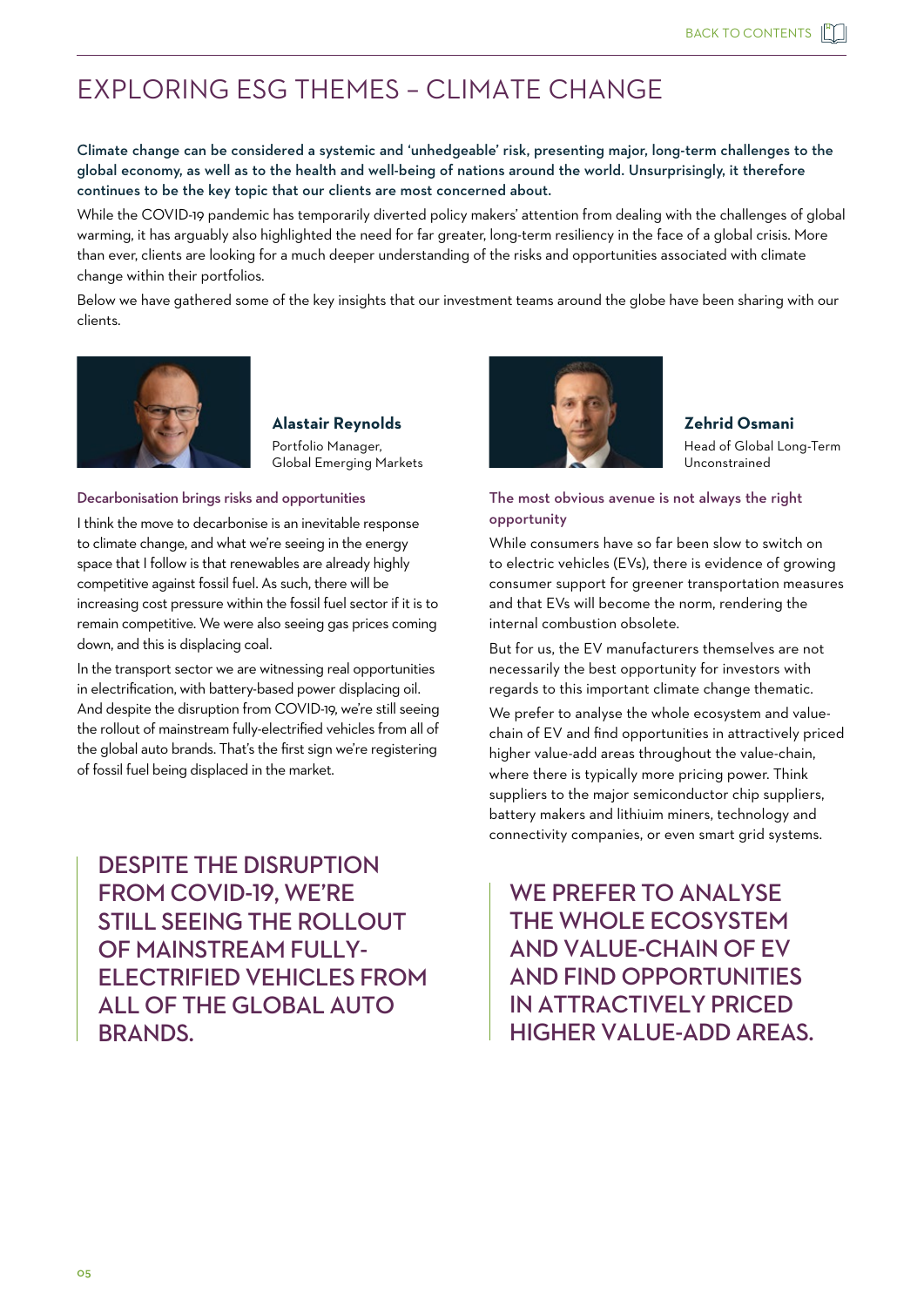## EXPLORING ESG THEMES – CLIMATE CHANGE (CONT)



**Will Baylis** Portfolio Manager, Martin Currie Australia

#### Carbon offsets are not the solution

Carbon offsets are often discussed as a solution for companies with high emissions, but we don't believe that just buying carbon offsets is enough. We believe that offsets are not going to work in the long-term because they ultimately don't change the underlying behaviour.

What we need to see is genuine evidence from companies that they are working towards reducing energy use and their reliance on thermal-based electricity load. For instance, have they got power purchase agreements (PPAs) with renewable energy providers? Do they have a strong focus on recycled waste and water? We look for companies to have a board member who oversees environmental issues. Companies who collaborate with each other also see better outcomes for the environment.

We have been pushing Australian companies hard in this space in our engagements and we have had quite detailed conversations with the likes of Qantas and Woodside Petroleum on how effective their carbon offset usage really is. Where we are also really pushing companies is on how they are dealing with Scope 3 emissions. Scope 1 and 2 emissions basically come from the company itself and can be mitigated through some of the examples above, but Scope 3 is much more involved.

WE BELIEVE THAT OFFSETS ARE NOT GOING TO WORK IN THE LONG-TERM BECAUSE THEY ULTIMATELY DON'T CHANGE THE UNDERLYING BEHAVIOUR.



**Ashton Reid**

Portfolio Manager, Martin Currie Australia

#### Real assets are not immune from climate change risk

We have already seen impact from climate changeinduced extreme weather events on real assets around the world. For an investment manager investing in these real asset entities, it has become increasingly pivotal to embed ESG factors in the investment process, to actively engage with the underlying real estate companies and to make sure they are on the right path to a sustainable future.

In our view, the biggest factors to consider when managing climate risks, and key questions we ask of companies are:

- Recognising climate risks and understanding the nature of their impact on real assets, both the physical impact on the properties vs. the financial impact on the company. For example, do they have proper insurance coverage of the assets?
- Assessing a company's focus on efficiency, and its ability to measure and mitigate its carbon footprint. For example, are their sustainability reports and disclosures sufficient? Are they developing and gaining green certifications for their buildings?
- Understanding of a company's macro exposure. For example, do government policies, regulations and standards on constructions/design build impact their ability to withstand climate risks?

FOR AN INVESTMENT MANAGER INVESTING IN THESE REAL ASSET ENTITIES, IT HAS BECOME INCREASINGLY PIVOTAL TO EMBED ESG FACTORS IN THE INVESTMENT PROCESS.

The information provided should not be considered a recommendation to purchase or sell any particular strategy/fund/ security. It should not be assumed that any of the security transactions discussed here were or will prove to be profitable.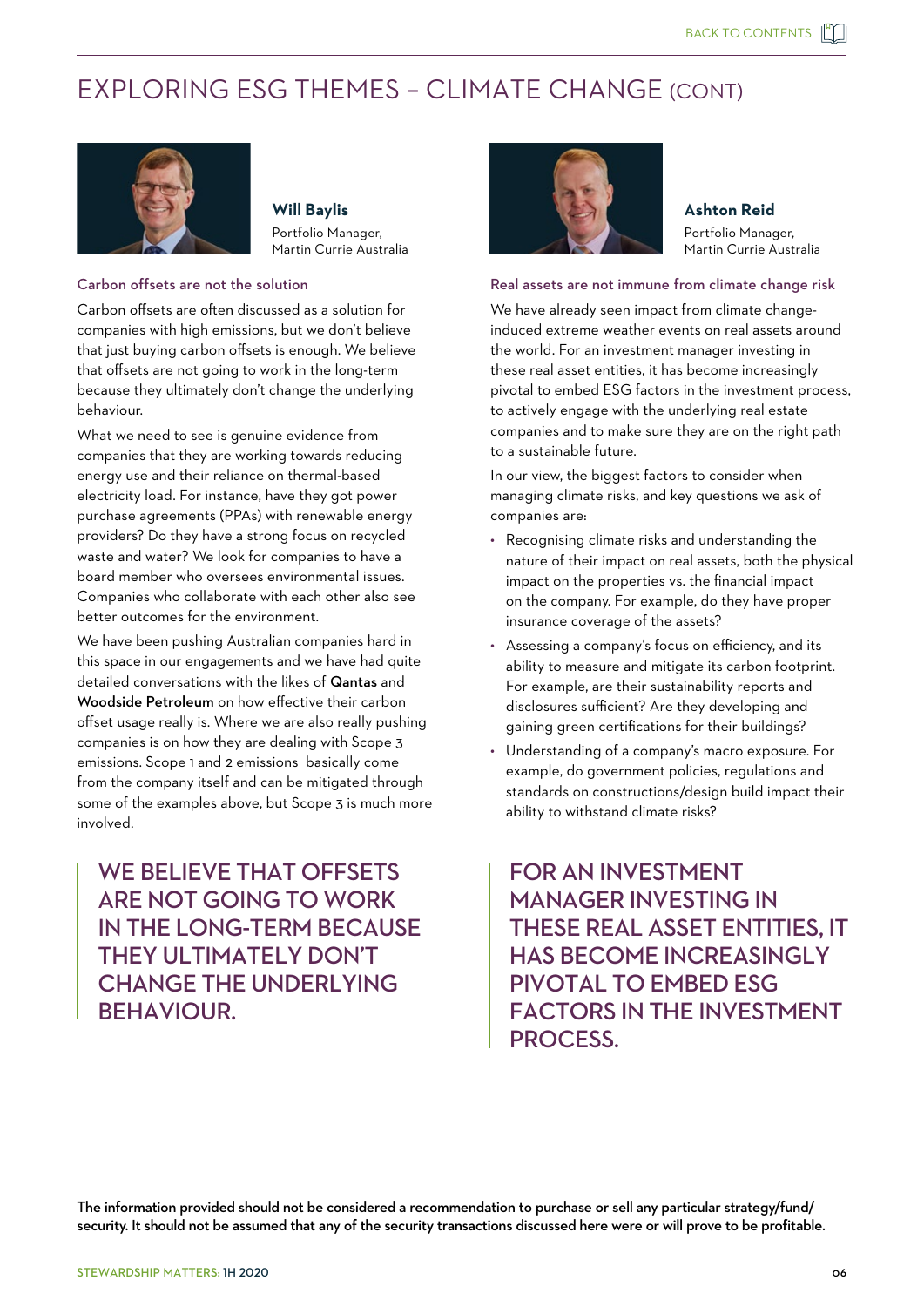## EXPLORING ESG THEMES – CLIMATE CHANGE (CONT)



**Kim Catechis** Head of Investment Strategy

#### Climate change toolkit – Country Risk Framework

Within our Stewardship and ESG toolkit is the proprietary Country Risk Framework. Our database covers 125 variables for 70 countries, and is a holistic risk tool used to help identify top-down and structural challenges (such as climate change), culminating in a five-year investment outlook designed for long-term investors.

The investment outlook is built on quantifiable data but viewed through the lens of contextual inputs. The data that we consider quantifiable builds a picture of the practical constraints, vulnerabilities and institutional readiness of a country.

One particular ESG area that we cover is climate change, and we focus on the vulnerabilities, capabilities and preparedness of countries. This analysis examines a range of material factors including carbon emissions, air pollution, vulnerability to physical risk such as coastal flooding, and water stress. This analysis informs our overall country risk assessment and has also been a key input to our recent research paper looking at the geopolitical risks of climate change.

OUR DATABASE COVERS 125 VARIABLES FOR 70 COUNTRIES, AND IS A HOLISTIC RISK TOOL USED TO HELP IDENTIFY TOP-DOWN AND STRUCTURAL CHALLENGES.



**David Sheasby** Head of Stewardship and ESG

#### Climate change collaboration – CA100+ and PRI

Climate change is a systemic issue and as such impacts across markets and sectors. Effectively addressing climate change therefore requires co-ordinated action across the different participants in the financial markets.

One effective way to do this is through collaborative engagement and we are signatories of Climate Action 100+ (CA100+) which is the largest collaborative engagement to date and is focused in particular on the higher-emitting sectors.

I also sit on a committee within the PRI who look specifically at effective ways to engage on and mitigate the challenges of climate change. This work helps provide our investment teams with the resources and a standardised approach required to tackle such a big and complex issue. It is a really good framework in terms of how to think about effective ways of mitigating carbon emissions and how to engage with companies on this and on some of the technical factors around disclosure as well as standards that they could be meeting.

EFFECTIVELY ADDRESSING CLIMATE CHANGE THEREFORE REQUIRES CO-ORDINATED ACTION ACROSS THE DIFFERENT PARTICIPANTS IN THE FINANCIAL MARKETS.

As an active asset manager, climate change has for a long time formed a core part of our assessment of how companies generate sustainable returns and is accordingly fully embedded into our investment process. While some investors have chosen the divestment path, in our view, the more effective route to manage risk and drive change is through active ownership and, specifically, through engagement.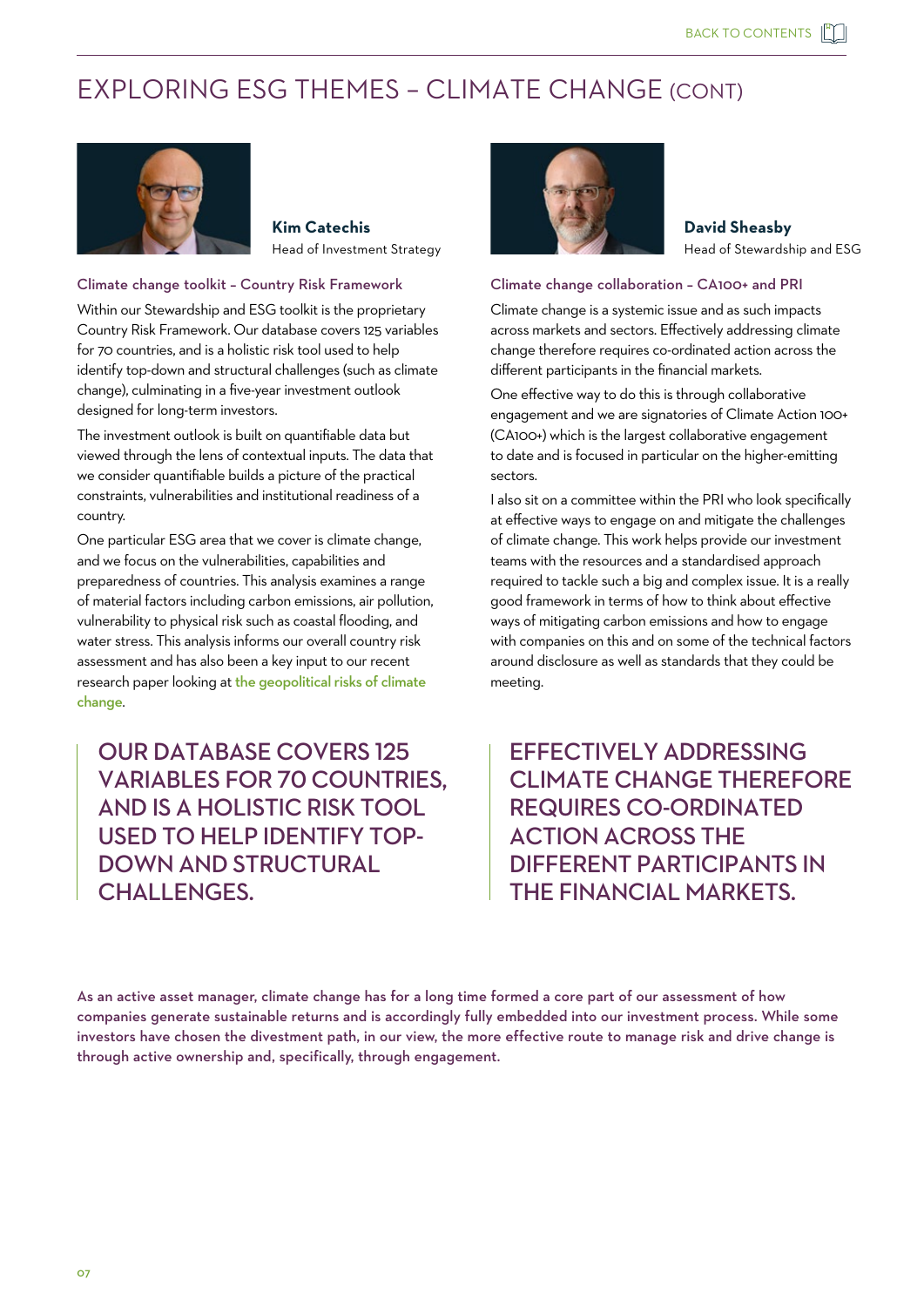## <span id="page-8-0"></span>FOCUS ON CLIMATE CHANGE ENGAGEMENTS

#### SYDNEY AIRPORT

Sector: Industrials Region: Australia Purpose: Monitor Action: One on one meeting

Outcome: Ongoing

We met with the Head of Sustainability to discuss the company's adoption of the SDGs and other sustainability initiatives.

Sydney Airport is a member of the UN Global Compact Network and adopts the UN SDGs. It reports data via Sustainalytics for its sustainability linked loan. Sydney Airport aims to be carbon neutral by 2025 and net zero for carbon by 2050 as part of a global aviation initiative.

We learned that for the airport, Scope 1 and 2 emissions are very small. However, Scope 3 emissions include the movement of service providers at the airport and all take offs and landings up to 1,000 meters from aircraft, which is the equivalent to 900,000 tonnes in 2019.

In order to reduce Scope 3 as much as possible, ground power for aircraft is provided by the airport, as well as air conditioning to avoid using auxiliary power. This saves aircraft fuel and emissions on the ground. Sustainable aircraft fuel is regarded as a near future event, and this will be huge in further reducing Scope 3 carbon emissions.

In order to reduce carbon further, the airport has established a PPA with Origin Energy, for 75% of power from wind farming.\* It is not clear what power is sourced when the wind is not blowing, and we have queried the detail on this contract. At the airport itself, solar panels have been used only in a limited manner due to PPA, but there is plenty of scope to increase the solar panel footprint in the future.

Furthermore, we discussed the 'Airport Operating License' that Sydney Airport is establishing so it can influence service providers to reduce emissions, such as through electrification of vehicles.

COVID-19 has led to a reduction in Scope 3, notwithstanding the reduced number of flights, with travellers choosing to use the car park rather than take taxis, the reduction in car journeys (two individual car trips rather than four) is an emissions reduction. On the flip side, a reduction in the use of public transport, with people favouring cars, is offsetting that reduction in emissions.

Its Quarterly Safety, Environmental and Sustainability Committee present to the executive and also the board. Jane Roxby heads up the committee and reports to the board each quarter.

#### L'OREAL

|                         | Sector: Consumer Staples Region: Europe                           |  |
|-------------------------|-------------------------------------------------------------------|--|
|                         | <b>Purpose:</b> Examining leadership <b>Action:</b> Group meeting |  |
| <b>Outcome: Ongoing</b> |                                                                   |  |

L'Oreal has long been considered a leader in the sustainability arena but this does not stop it being ambitious even from this strong starting point. In June this year it set out its vision for 'L'Oreal for the Future' a new sustainability ambition building on its existing foundations. One of the central elements of this is its approach to climate change. This approach is based on ensuring everything it does is within the planetary boundaries and when looking at climate change it uses science-based targets aligned with a 1.5-degree scenario.

It is by no means starting from scratch, considering its leadership in this area. Since 2005, the group has reduced the CO2 emissions of its plants and distribution centres by 78% in absolute terms, exceeding its initial target of 60% by 2020, while production volume increased by 37% over the same period.\*

At the end of 2019, L'Oréal had 35 carbon neutral sites (meaning they use 100% renewable energy), including 14 factories.

By 2025 it is aiming for 100% of its sites to be carbon neutral by improving energy efficiency and using 100% renewable energy alongside a 50% reduction in green house gases (GHGs) per finished product (from 2016). It has already achieved this for water (and by 2030 will be using 100% recycled water in industrial process).

Scope 3 emissions are also part of the science-based targets and, as is the case for many companies, Scope 3 emissions account for most of its overall emissions profile. Around half of these are derived from the consumer use of its product with the remainder sitting in the supply chain. As such this requires extensive work to try to meet its overall commitment on Scope 3.

With sustainability at the core of its approach and clear leadership already, it will be interesting to watch how it delivers on these new ambitions.

#### \*Source: Company reports.

The information provided should not be considered a recommendation to purchase or sell any particular strategy/fund/ security. It should not be assumed that any of the security transactions discussed here were or will prove to be profitable.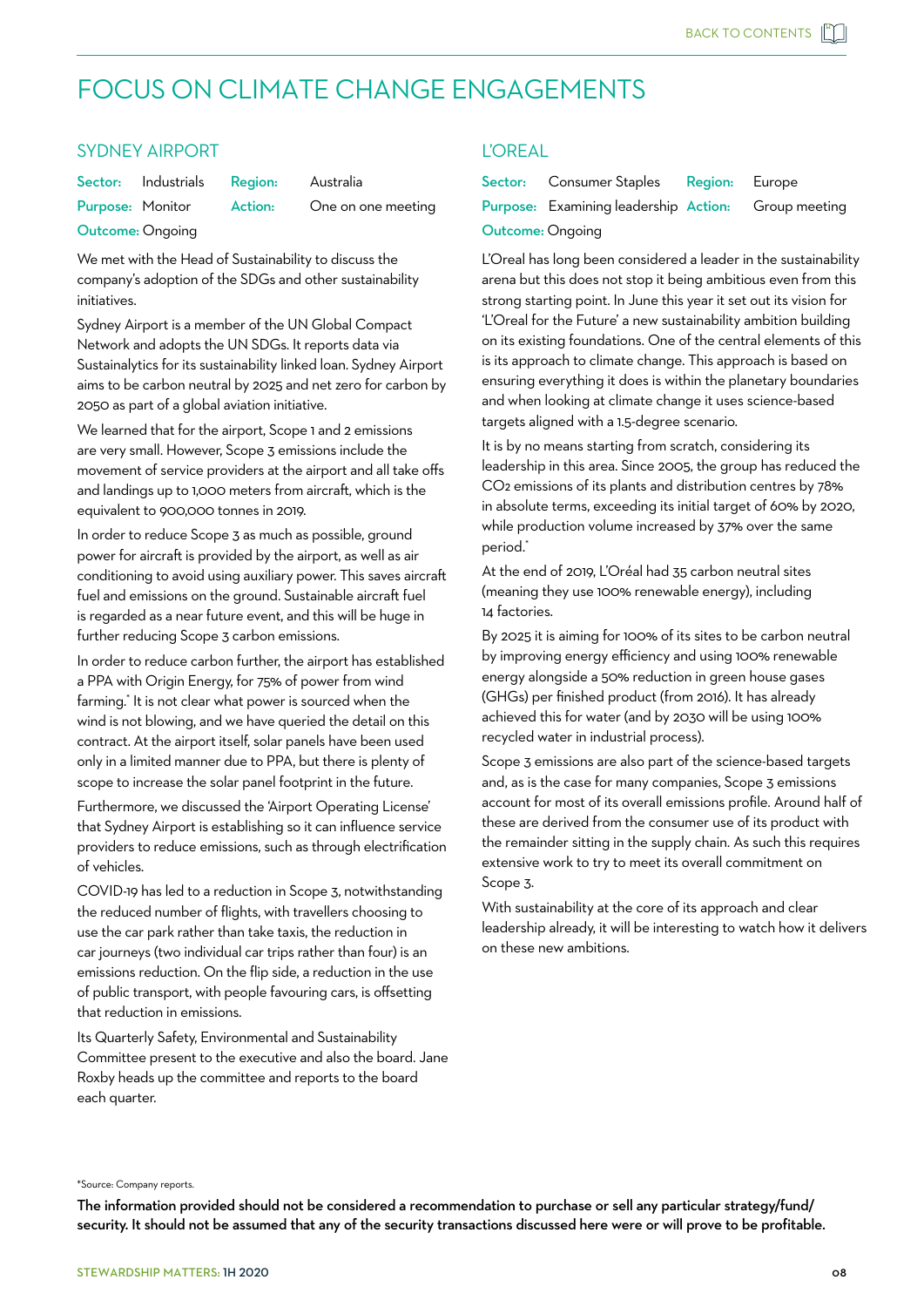## <span id="page-9-0"></span>PURPOSEFUL ENGAGEMENT ACTIVITY

We believe monitoring and engagement are an essential part of being a shareholder in a company. It allows us to improve our understanding of investee companies and their governance structures, so that our voting decisions may be better informed. In addition, it enables us to understand to what extent companies have identified material ESG risks and how they are managing these.

#### OVERVIEW: 1H 2020

| <b>ENGAGEMENTS</b> |                          |
|--------------------|--------------------------|
| .387               | <b>TOTAL ENGAGEMENTS</b> |
| 167                | COMPANIES ENGAGED        |
| <b>30</b>          | <b>MARKETS COVERED</b>   |

#### ENGAGEMENTS BY REGION





ENGAGEMENTS BY SECTOR

#### Consumer Discretionary 63 ■ Health Care 34 ■ Financials 86 **Information Technology** 58 Consumer Staples 42 **Industrials** 29 Energy 11 **Real Estate** 26 Communication Services 23 **Materials** 10 Utilities 5

#### ENGAGEMENTS BY TOPIC CLIMATE CHANGE ENGAGEMENTS WITH:



#### Monitor 285 Ongoing 355 Disclosure m. 19 Completed 32 <sup>83</sup> Completed Change 0 200 200 400 0 200 200 400

Source: Martin Currie. Engagement activity is for the period 1 January 2020 – 30 June 2020.

The information provided should not be considered a recommendation to purchase or sell any particular strategy/fund/ security. It should not be assumed that any of the security transactions discussed here were or will prove to be profitable.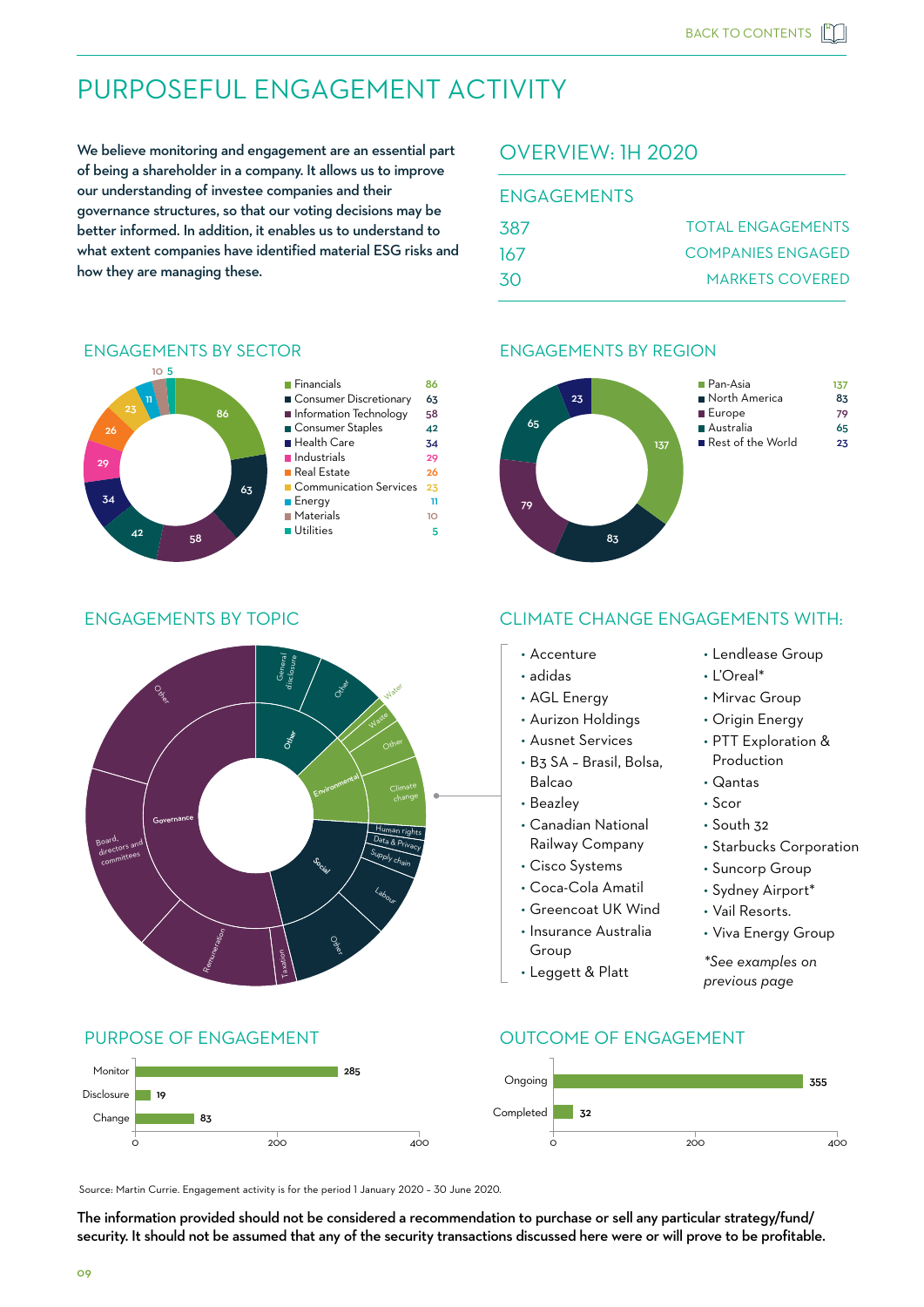## <span id="page-10-0"></span>ADVOCACY THROUGH PROXY VOTING ACTIVITY

#### Proxy voting is a key component of stewardship and plays a crucial role in our overall approach to engagement.

When voting on behalf of our clients, we will always seek to do so in their best interests considering the long-term impact of these voting decisions.

During the past half year, we have actively voted across our portfolios globally.

#### OVERVIEW: 1H 2020

| PROXY VOTING |                                                       |  |  |
|--------------|-------------------------------------------------------|--|--|
| .33          | <b>MARKETS COVERED</b>                                |  |  |
| 289          | <b>TOTAL SHAREHOLDER MEETINGS</b>                     |  |  |
| 104          | <b>SHAREHOLDER MEETINGS</b><br>WHERE WE VOTED AGAINST |  |  |
| 3,797        | <b>TOTAL RESOLUTIONS:</b>                             |  |  |
| 223          | RESOLUTIONS VOTED<br>AGAINST MANAGEMENT               |  |  |



#### TOTAL MEETINGS



| ■ Voted in line     |     |
|---------------------|-----|
| with management     | 185 |
| Voted at least once |     |
| against management  | 104 |
| Illnyoted           |     |
|                     |     |

#### RESOLUTIONS VOTED *AGAINST* BY PROPOSAL TYPE



| Director related        | 95 |
|-------------------------|----|
| ■ Governance            |    |
| & Control               | 51 |
| ■ Compensation          | 38 |
| <b>Business matters</b> | 26 |
| Other                   | 13 |
|                         |    |
|                         |    |
|                         |    |

#### RESOLUTIONS VOTED *AGAINST* BY REGION



Source: Martin Currie. Engagement activity is for the period 1 January 2020 – 30 June 2020.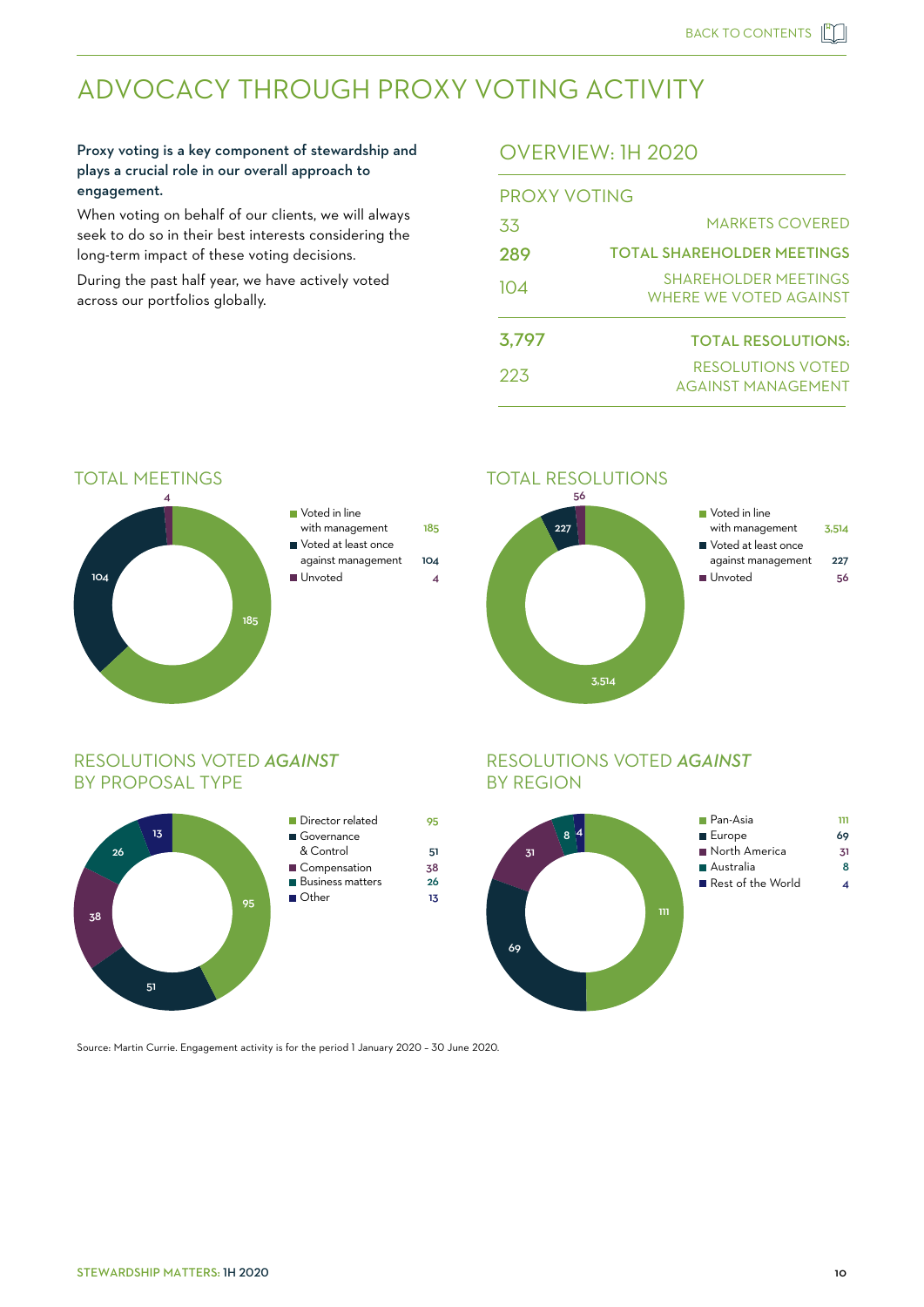## ADVOCACY THROUGH PROXY VOTING ACTIVITY

#### VOTING THEMATICS

The second quarter of the year is traditionally the peak of the annual proxy season in Europe, the US and Asia. In many cases physical distancing rules meant that legislation had to be rushed through to allow virtual AGMs – something that investors generally have been wary of given the risk of reduced accountability. That said, the season appears to have passed relatively smoothly. In our experience, companies have been very open to engagement and very responsive in the run-up to the meetings.

For this quarter, the voting has been dominated by director elections more than anything else, and we have been paying close attention, in particular, to the nomination process including how this promotes increased diversity on boards. In our discussions we have tried to gain an understanding of the process and the general approach. In some cases, this has resulted in us voting against the chair of the nomination committee where we have particular concerns.

#### VOTING AGAINST DIRECTOR ELECTIONS TO PROMOTE BETTER **DIVERSITY**

In the case of Minth, the Chinese auto parts manufacturer, we were concerned about the process to appoint a new chairperson to the board of the company and the close links to the former chair and founder of the group.

We engaged with the company and the nomination committee chair on this and set out our concerns about the lack of independence and the process governing the appointment. We felt that on this occasion the company would be better served with an independent chair.

As such, we voted against the appointment of the new chairperson.

The information provided should not be considered a recommendation to purchase or sell any particular strategy/fund/security. It should not be assumed that any of the security transactions discussed here were or will prove to be profitable.

#### NEW SEC GUIDELINES CREATE **CONCERN**

An important recent regulatory development in the proxy space has been the Securities and Exchange Commission (SEC) approval of final new rules on proxy voting advice. The main target of the SEC's overhaul is proxy advisor firms themselves, but the ruling also provided guidance for investment managers, who will now be expected to wait to cast their votes until after they have given the issuer a chance to respond to the proxy advisor's recommendation.

We are concerned that this ruling could undermine the independence of proxy advice and could prolong the voting process. We are in the process of reviewing our own proxy voting procedures to identify any adjustments that we may need to make on the back of this change.

#### LOOKING TOWARD THE POST-COVID-19 WORLD

While remuneration has also continued to be a theme through the last quarter, the COVID-19 crisis has seen many CEOs at North American and European companies take salary and/or bonus cuts in sectors that have experienced heavy layoffs.

As we move into the recovery phase, the focus will shift to the level of discretion used by remuneration committees, any one-time adjustments and any changes to in-flight awards – but this is more likely to be a theme for next year's voting.

Resilience will be a key focus going forward and there is a question about whether ESG-related pay metrics will gain more prominence to promote corporate resilience and maintain the social contract.

RESILIENCE WILL BE A KEY FOCUS GOING FORWARD AND THERE IS A QUESTION ABOUT WHETHER ESG-RELATED PAY METRICS WILL GAIN MORE PROMINENCE TO PROMOTE CORPORATE RESILIENCE AND MAINTAIN THE SOCIAL CONTRACT.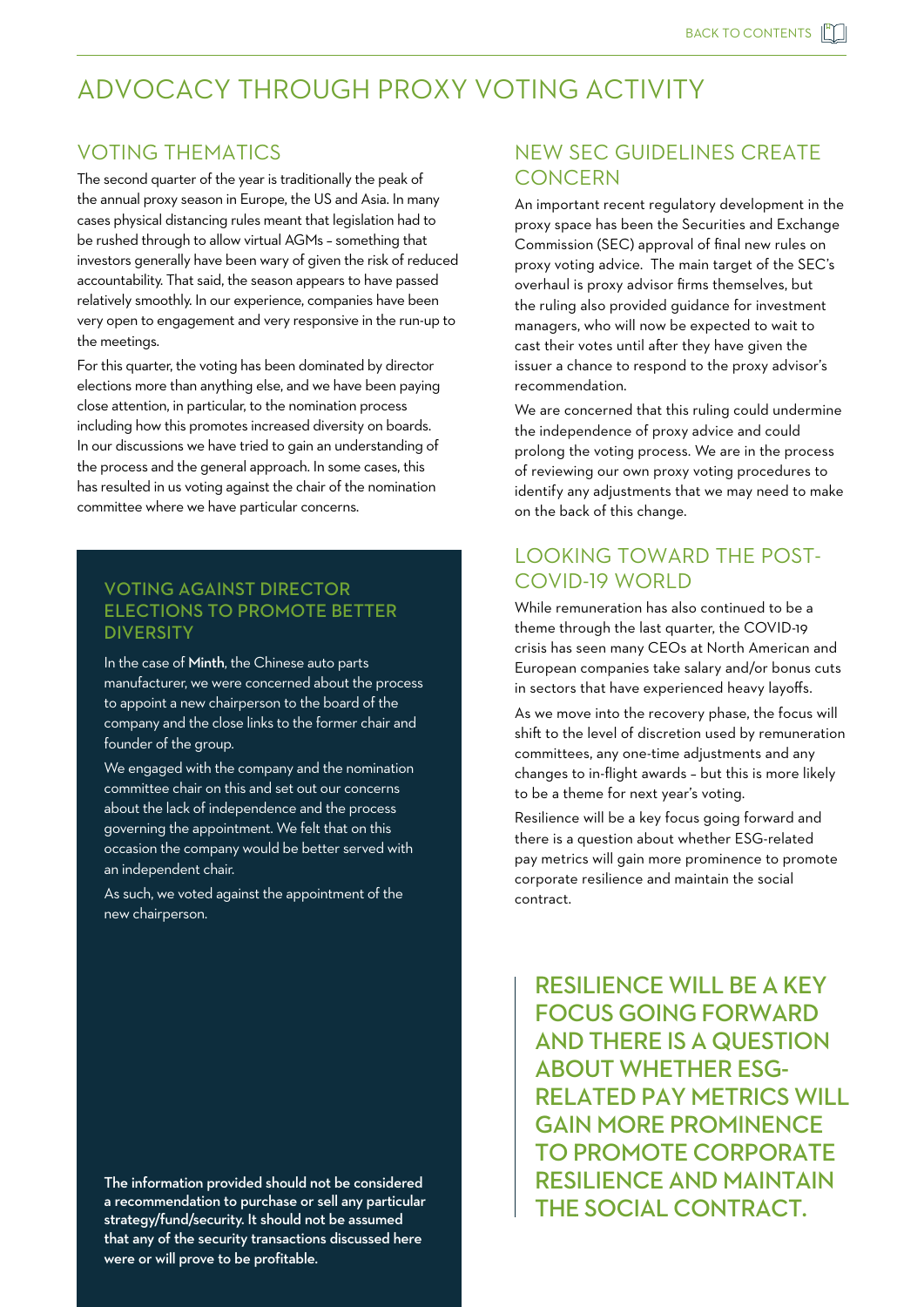## <span id="page-12-0"></span>REACHING FORWARD

The stewardship landscape continues to evolve rapidly. Asset owners are increasingly focused on how their capital is being used, while the regulatory environment is also moving at pace – most notably in Europe. Given stewardship is central to our approach, we are excited by this evolution. In this edition of STEWARDSHIP MATTERS, we have featured our approach to climate change, a key systemic issue for our clients and for our portfolios. Our future editions will feature more detail on some of our initiatives on the other topics we highlight in the introduction – in particular our proprietary work on ESG scoring, SDG mapping and modern slavery – and we will use our global investment reach to explore the key emerging issues that we believe are most relevant to our clients.

OUR FUTURE EDITIONS WILL FEATURE MORE DETAIL ON SOME OF OUR INITIATIVES ON THE OTHER TOPICS WE HIGHLIGHT IN THE INTRODUCTION – IN PARTICULAR OUR PROPRIETARY WORK ON ESG SCORING, SDG MAPPING AND MODERN SLAVERY.

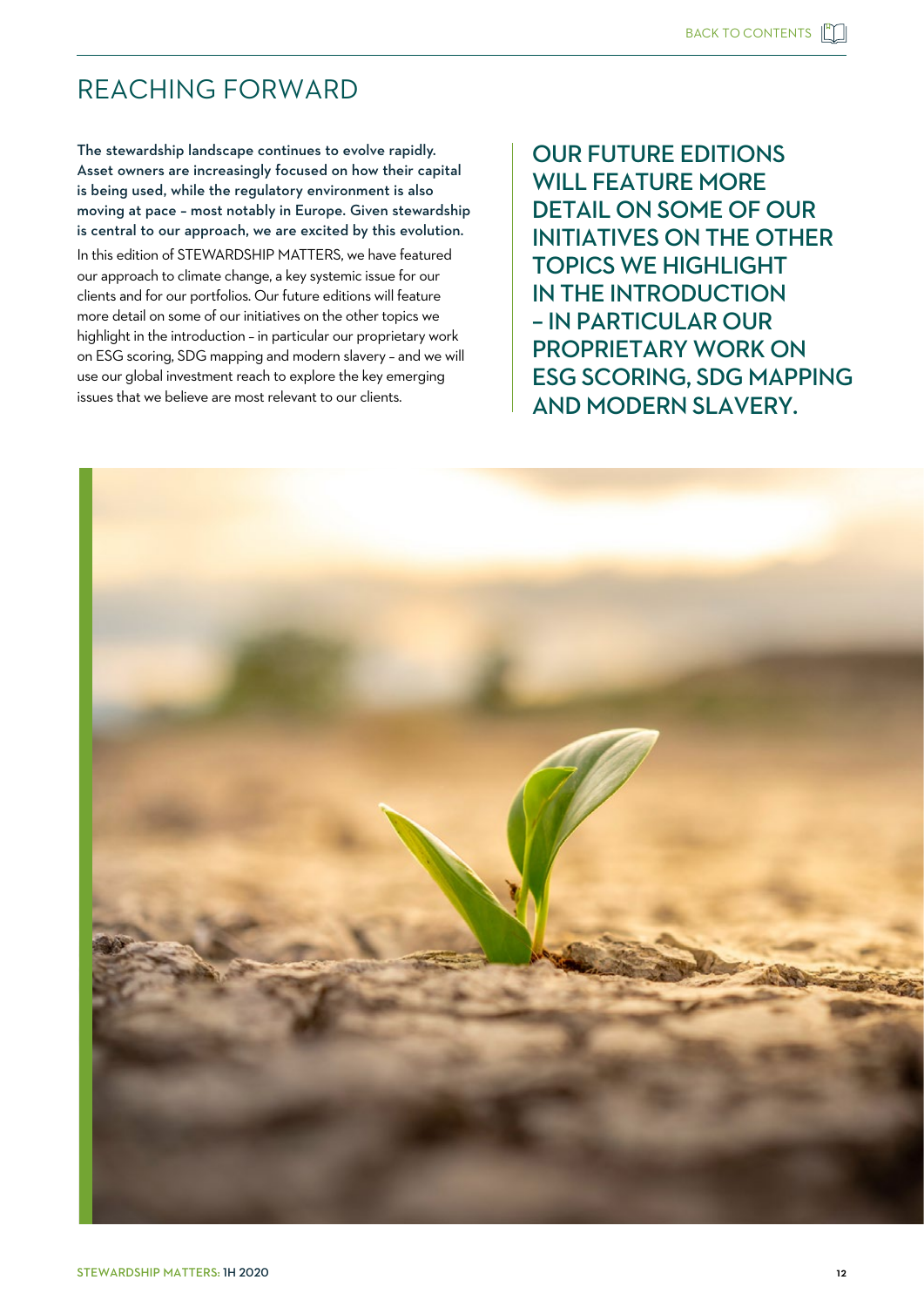## <span id="page-13-0"></span>OUR RECENT STEWARDSHIP AND ESG INSIGHTS

Thought leadership written by the investment team is published regularly on our website, [martincurrie.com.](https://www.martincurrie.com/insights) 

#### • [Global Emerging Markets – Through the ESG Lens](https://www.martincurrie.com/insights/global-emerging-markets-through-the-esg-lens)

 Emerging markets have made great strides when it comes to ESG over the years, and there is now a constellation of companies which can go head to head with their developed-market peers.

1 April 2020

#### [• Stewardship Annual Report: The power of engagement](https://www.martincurrie.com/insights/stewardship-report-2020)

 Our Stewardship Annual Report details the extensive engagement and voting activity on behalf of our clients, collaborative work with external parties, and our continued development of our in-house ESG expertise: 22 April 2020

#### • [Podcast: Emerging Markets – our ESG advantage](https://www.martincurrie.com/insights/emerging-markets-our-esg-advantage)

 Colin Dishington, Portfolio Manager for Global Emerging Markets, explains why ESG factors are crucial to investing in emerging markets, how Martin Currie has achieved its industry-leading position, and the ways our approach continues to evolve. 29 April 2020

#### • [Podcast: Sustainable investing through the crisis](https://www.martincurrie.com/insights/podcast-sustainable-investing-through-the-crisis)

 Zehrid Osmani, Head of Global Long-Term Unconstrained, outlines why sustainability and Environmental, Social and Governance (ESG) issues remain vitally important.

4 June 2020